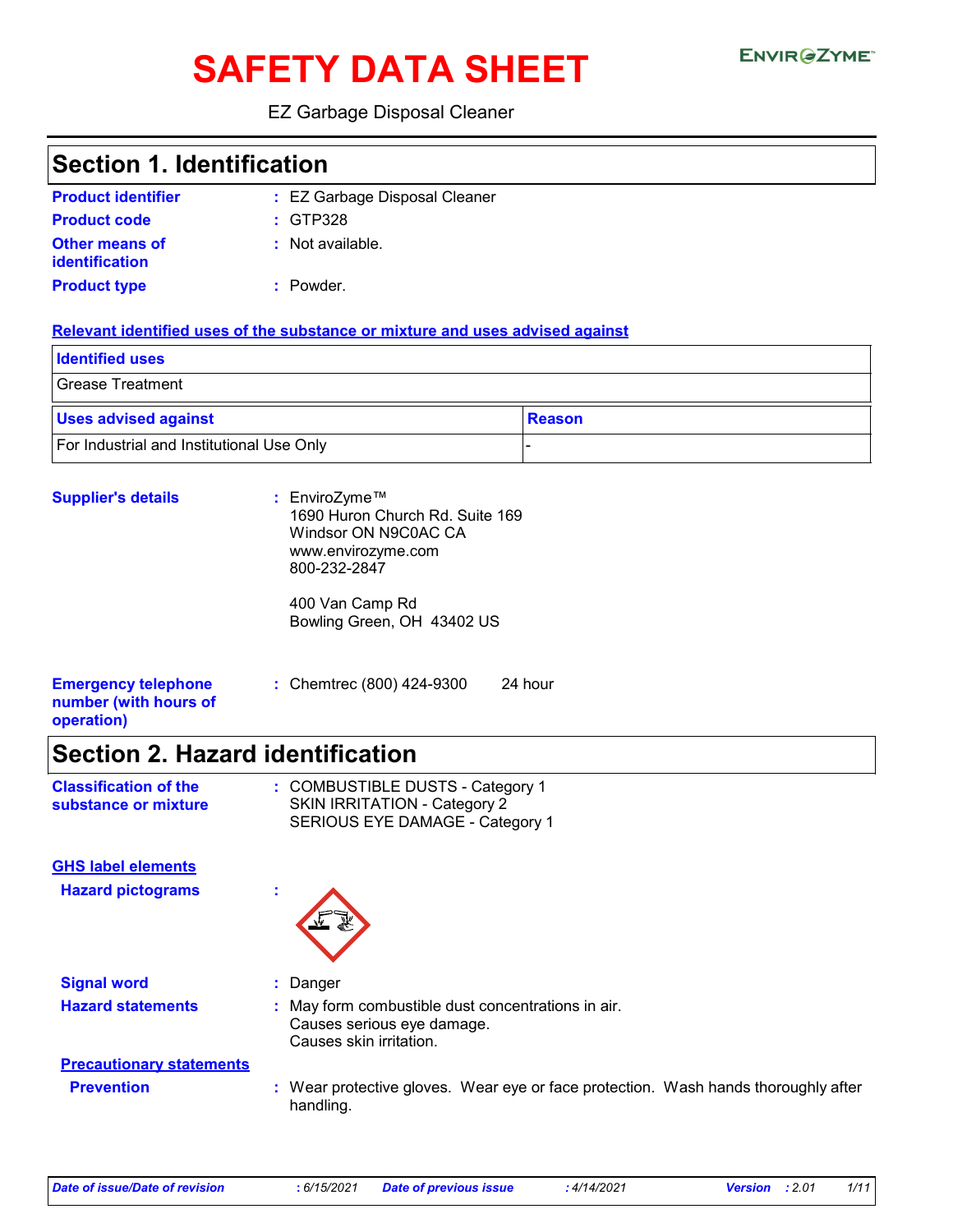### **Section 2. Hazard identification**

| <b>Response</b>                       | : IF ON SKIN: Wash with plenty of soap and water. Take off contaminated clothing<br>and wash it before reuse. If skin irritation occurs: Get medical attention. IF IN<br>EYES: Rinse cautiously with water for several minutes. Remove contact lenses, if<br>present and easy to do. Continue rinsing. Immediately call a POISON CENTER or<br>physician. |
|---------------------------------------|----------------------------------------------------------------------------------------------------------------------------------------------------------------------------------------------------------------------------------------------------------------------------------------------------------------------------------------------------------|
| <b>Storage</b>                        | : Not applicable.                                                                                                                                                                                                                                                                                                                                        |
| <b>Disposal</b>                       | : Not applicable.                                                                                                                                                                                                                                                                                                                                        |
| <b>Supplemental label</b><br>elements | : Keep container tightly closed. Keep away from heat, hot surfaces, sparks, open<br>flames and other ignition sources. No smoking. Prevent dust accumulation.                                                                                                                                                                                            |
|                                       | Percentage of the mixture consisting of ingredient(s) of unknown acute dermal<br>toxicity: $24.5\%$<br>Percentage of the mixture consisting of ingredient(s) of unknown acute inhalation<br>toxicity: 24.5%                                                                                                                                              |

### **Section 3. Composition/information on ingredients**

| Substance/mixture                       | : Mixture          |
|-----------------------------------------|--------------------|
| <b>Other means of</b><br>identification | $:$ Not available. |

| <b>Ingredient name</b>                                        | $%$ (w/w) | <b>CAS number</b> |
|---------------------------------------------------------------|-----------|-------------------|
| Citric acid                                                   | $20 - 40$ | 77-92-9           |
| Benzenesulfonic acid, mono-C10-16-alkyl derivs., sodium salts | $5 - 10$  | 68081-81-2        |
| sodium carbonate                                              | $1 - 5$   | 497-19-8          |

**There are no additional ingredients present which, within the current knowledge of the supplier and in the concentrations applicable, are classified as hazardous to health or the environment and hence require reporting in this section.**

**Occupational exposure limits, if available, are listed in Section 8.**

### **Section 4. First-aid measures**

#### **Description of necessary first aid measures**

| <b>Eye contact</b>  | : Get medical attention immediately. Call a poison center or physician. Immediately<br>flush eyes with plenty of water, occasionally lifting the upper and lower eyelids.<br>Check for and remove any contact lenses. Continue to rinse for at least 10 minutes.<br>Chemical burns must be treated promptly by a physician.                                                                                                                                                                                                                                                                                                                                                                                                           |
|---------------------|---------------------------------------------------------------------------------------------------------------------------------------------------------------------------------------------------------------------------------------------------------------------------------------------------------------------------------------------------------------------------------------------------------------------------------------------------------------------------------------------------------------------------------------------------------------------------------------------------------------------------------------------------------------------------------------------------------------------------------------|
| <b>Inhalation</b>   | : Get medical attention immediately. Call a poison center or physician. Remove<br>victim to fresh air and keep at rest in a position comfortable for breathing. If it is<br>suspected that fumes are still present, the rescuer should wear an appropriate mask<br>or self-contained breathing apparatus. If not breathing, if breathing is irregular or if<br>respiratory arrest occurs, provide artificial respiration or oxygen by trained personnel.<br>It may be dangerous to the person providing aid to give mouth-to-mouth<br>resuscitation. If unconscious, place in recovery position and get medical attention<br>immediately. Maintain an open airway. Loosen tight clothing such as a collar, tie,<br>belt or waistband. |
| <b>Skin contact</b> | : Get medical attention immediately. Call a poison center or physician. Flush<br>contaminated skin with plenty of water. Remove contaminated clothing and shoes.<br>Wash contaminated clothing thoroughly with water before removing it, or wear<br>gloves. Continue to rinse for at least 10 minutes. Chemical burns must be treated<br>promptly by a physician. Wash clothing before reuse. Clean shoes thoroughly<br>before reuse.                                                                                                                                                                                                                                                                                                 |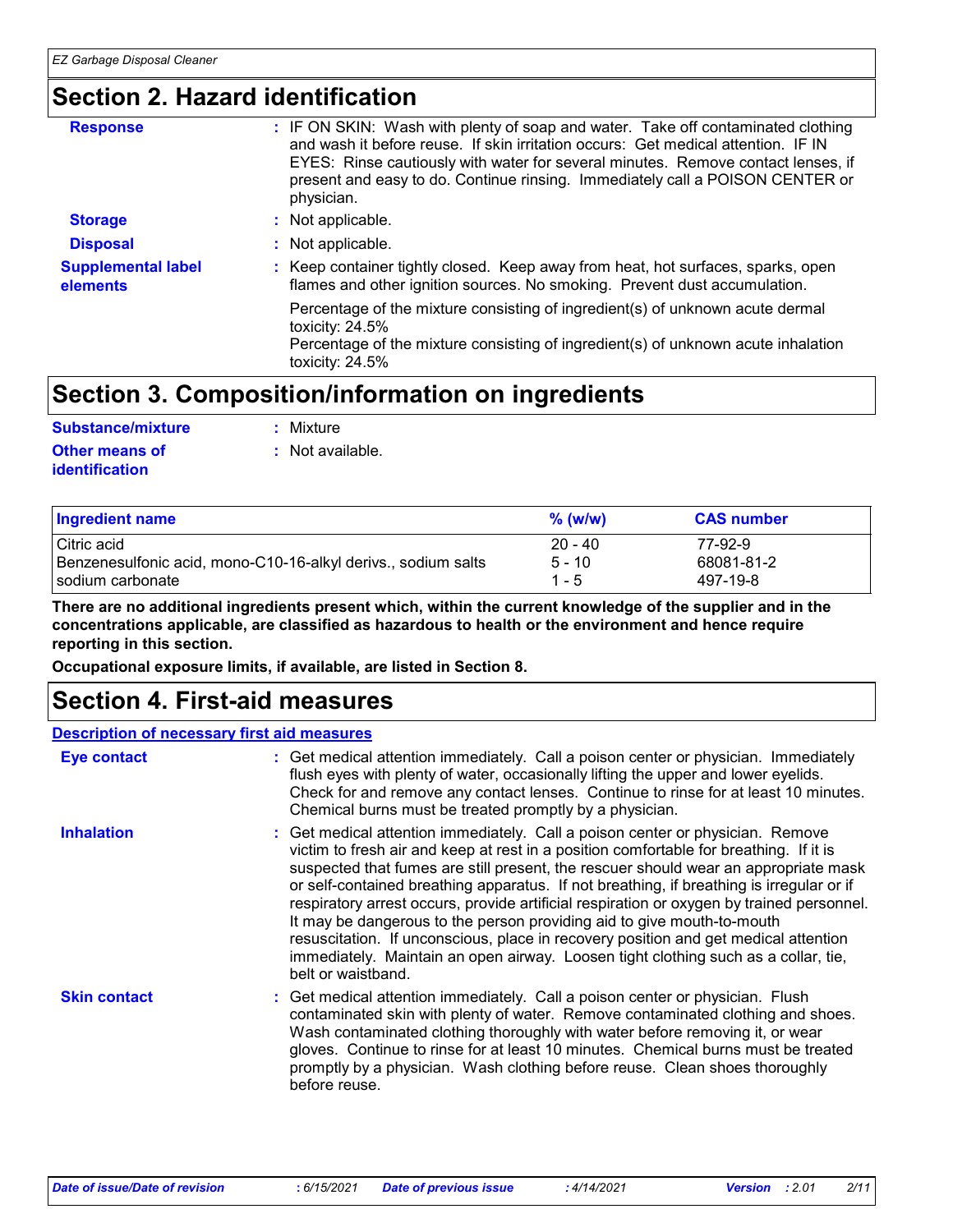### **Section 4. First-aid measures**

| <b>Ingestion</b> | : Get medical attention immediately. Call a poison center or physician. Wash out     |
|------------------|--------------------------------------------------------------------------------------|
|                  | mouth with water. Remove dentures if any. Remove victim to fresh air and keep at     |
|                  | rest in a position comfortable for breathing. If material has been swallowed and the |
|                  | exposed person is conscious, give small quantities of water to drink. Stop if the    |
|                  | exposed person feels sick as vomiting may be dangerous. Do not induce vomiting       |
|                  | unless directed to do so by medical personnel. If vomiting occurs, the head should   |
|                  | be kept low so that vomit does not enter the lungs. Chemical burns must be treated   |
|                  | promptly by a physician. Never give anything by mouth to an unconscious person.      |
|                  | If unconscious, place in recovery position and get medical attention immediately.    |
|                  | Maintain an open airway. Loosen tight clothing such as a collar, tie, belt or        |
|                  | waistband.                                                                           |

| <b>Most important symptoms/effects, acute and delayed</b> |                                                                                                                                                                                                                                                                                                                                                                                                                 |
|-----------------------------------------------------------|-----------------------------------------------------------------------------------------------------------------------------------------------------------------------------------------------------------------------------------------------------------------------------------------------------------------------------------------------------------------------------------------------------------------|
| <b>Potential acute health effects</b>                     |                                                                                                                                                                                                                                                                                                                                                                                                                 |
| <b>Eye contact</b>                                        | : Causes serious eye damage.                                                                                                                                                                                                                                                                                                                                                                                    |
| <b>Inhalation</b>                                         | : Exposure to airborne concentrations above statutory or recommended exposure<br>limits may cause irritation of the nose, throat and lungs.                                                                                                                                                                                                                                                                     |
| <b>Skin contact</b>                                       | : Causes skin irritation.                                                                                                                                                                                                                                                                                                                                                                                       |
| <b>Ingestion</b>                                          | : No known significant effects or critical hazards.                                                                                                                                                                                                                                                                                                                                                             |
| <b>Over-exposure signs/symptoms</b>                       |                                                                                                                                                                                                                                                                                                                                                                                                                 |
| <b>Eye contact</b>                                        | : Adverse symptoms may include the following:<br>pain<br>watering<br>redness                                                                                                                                                                                                                                                                                                                                    |
| <b>Inhalation</b>                                         | : Adverse symptoms may include the following:<br>respiratory tract irritation<br>coughing                                                                                                                                                                                                                                                                                                                       |
| <b>Skin contact</b>                                       | : Adverse symptoms may include the following:<br>pain or irritation<br>redness<br>blistering may occur                                                                                                                                                                                                                                                                                                          |
| <b>Ingestion</b>                                          | : Adverse symptoms may include the following:<br>stomach pains                                                                                                                                                                                                                                                                                                                                                  |
|                                                           | Indication of immediate medical attention and special treatment needed, if necessary                                                                                                                                                                                                                                                                                                                            |
| <b>Notes to physician</b>                                 | : Treat symptomatically. Contact poison treatment specialist immediately if large<br>quantities have been ingested or inhaled.                                                                                                                                                                                                                                                                                  |
| <b>Specific treatments</b>                                | : No specific treatment.                                                                                                                                                                                                                                                                                                                                                                                        |
| <b>Protection of first-aiders</b>                         | : No action shall be taken involving any personal risk or without suitable training. If it<br>is suspected that fumes are still present, the rescuer should wear an appropriate<br>mask or self-contained breathing apparatus. It may be dangerous to the person<br>providing aid to give mouth-to-mouth resuscitation. Wash contaminated clothing<br>thoroughly with water before removing it, or wear gloves. |

**See toxicological information (Section 11)**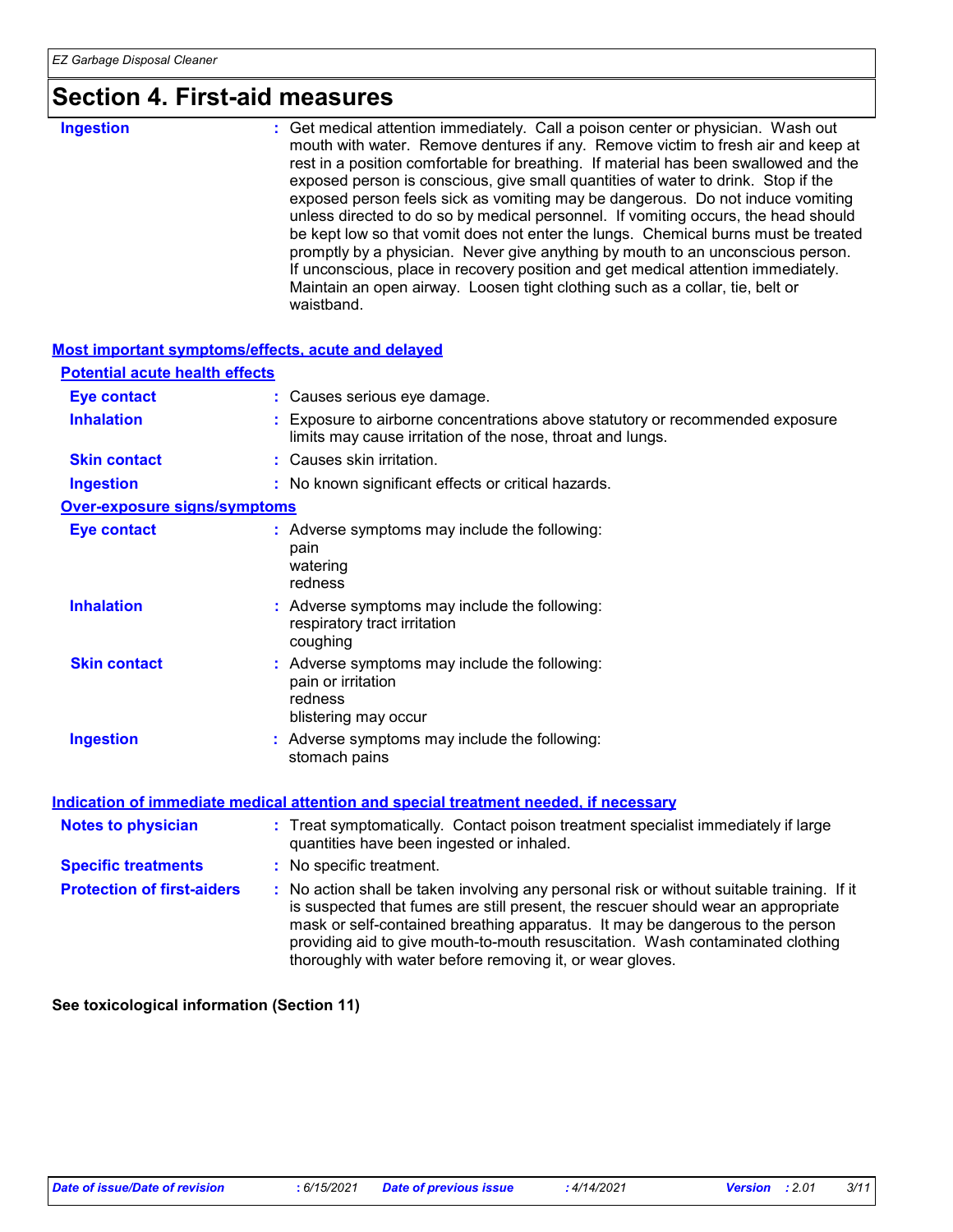# **Section 5. Fire-fighting measures**

| <b>Extinguishing media</b>                               |                                                                                                                                                                                                                                                                                                                               |
|----------------------------------------------------------|-------------------------------------------------------------------------------------------------------------------------------------------------------------------------------------------------------------------------------------------------------------------------------------------------------------------------------|
| <b>Suitable extinguishing</b><br>media                   | : Use dry chemical powder.                                                                                                                                                                                                                                                                                                    |
| <b>Unsuitable extinguishing</b><br>media                 | : Avoid high pressure media which could cause the formation of a potentially<br>explosible dust-air mixture.                                                                                                                                                                                                                  |
| <b>Specific hazards arising</b><br>from the chemical     | : May form explosible dust-air mixture if dispersed.                                                                                                                                                                                                                                                                          |
| <b>Hazardous thermal</b><br>decomposition products       | : Decomposition products may include the following materials:<br>carbon dioxide<br>carbon monoxide<br>halogenated compounds<br>metal oxide/oxides                                                                                                                                                                             |
| <b>Special protective actions</b><br>for fire-fighters   | : Promptly isolate the scene by removing all persons from the vicinity of the incident if<br>there is a fire. No action shall be taken involving any personal risk or without<br>suitable training. Move containers from fire area if this can be done without risk.<br>Use water spray to keep fire-exposed containers cool. |
| <b>Special protective</b><br>equipment for fire-fighters | : Fire-fighters should wear appropriate protective equipment and self-contained<br>breathing apparatus (SCBA) with a full face-piece operated in positive pressure<br>mode.                                                                                                                                                   |

### **Section 6. Accidental release measures**

#### **Personal precautions, protective equipment and emergency procedures**

| For non-emergency<br>personnel                        | : No action shall be taken involving any personal risk or without suitable training.<br>Evacuate surrounding areas. Keep unnecessary and unprotected personnel from<br>entering. Do not touch or walk through spilled material. Shut off all ignition sources.<br>No flares, smoking or flames in hazard area. Do not breathe dust. Provide<br>adequate ventilation. Wear appropriate respirator when ventilation is inadequate.<br>Put on appropriate personal protective equipment.                                                                                  |
|-------------------------------------------------------|------------------------------------------------------------------------------------------------------------------------------------------------------------------------------------------------------------------------------------------------------------------------------------------------------------------------------------------------------------------------------------------------------------------------------------------------------------------------------------------------------------------------------------------------------------------------|
|                                                       | For emergency responders : If specialized clothing is required to deal with the spillage, take note of any<br>information in Section 8 on suitable and unsuitable materials. See also the<br>information in "For non-emergency personnel".                                                                                                                                                                                                                                                                                                                             |
| <b>Environmental precautions</b>                      | : Avoid dispersal of spilled material and runoff and contact with soil, waterways,<br>drains and sewers. Inform the relevant authorities if the product has caused<br>environmental pollution (sewers, waterways, soil or air).                                                                                                                                                                                                                                                                                                                                        |
| Methods and materials for containment and cleaning up |                                                                                                                                                                                                                                                                                                                                                                                                                                                                                                                                                                        |
| <b>Small spill</b>                                    | : Move containers from spill area. Use spark-proof tools and explosion-proof<br>equipment. Avoid dust generation. Using a vacuum with HEPA filter will reduce<br>dust dispersal. Place spilled material in a designated, labeled waste container.<br>Dispose of via a licensed waste disposal contractor.                                                                                                                                                                                                                                                              |
| <b>Large spill</b>                                    | : Move containers from spill area. Use spark-proof tools and explosion-proof<br>equipment. Approach release from upwind. Prevent entry into sewers, water<br>courses, basements or confined areas. Avoid dust generation. Do not dry sweep.<br>Vacuum dust with equipment fitted with a HEPA filter and place in a closed, labeled<br>waste container. Avoid creating dusty conditions and prevent wind dispersal.<br>Dispose of via a licensed waste disposal contractor. Note: see Section 1 for<br>emergency contact information and Section 13 for waste disposal. |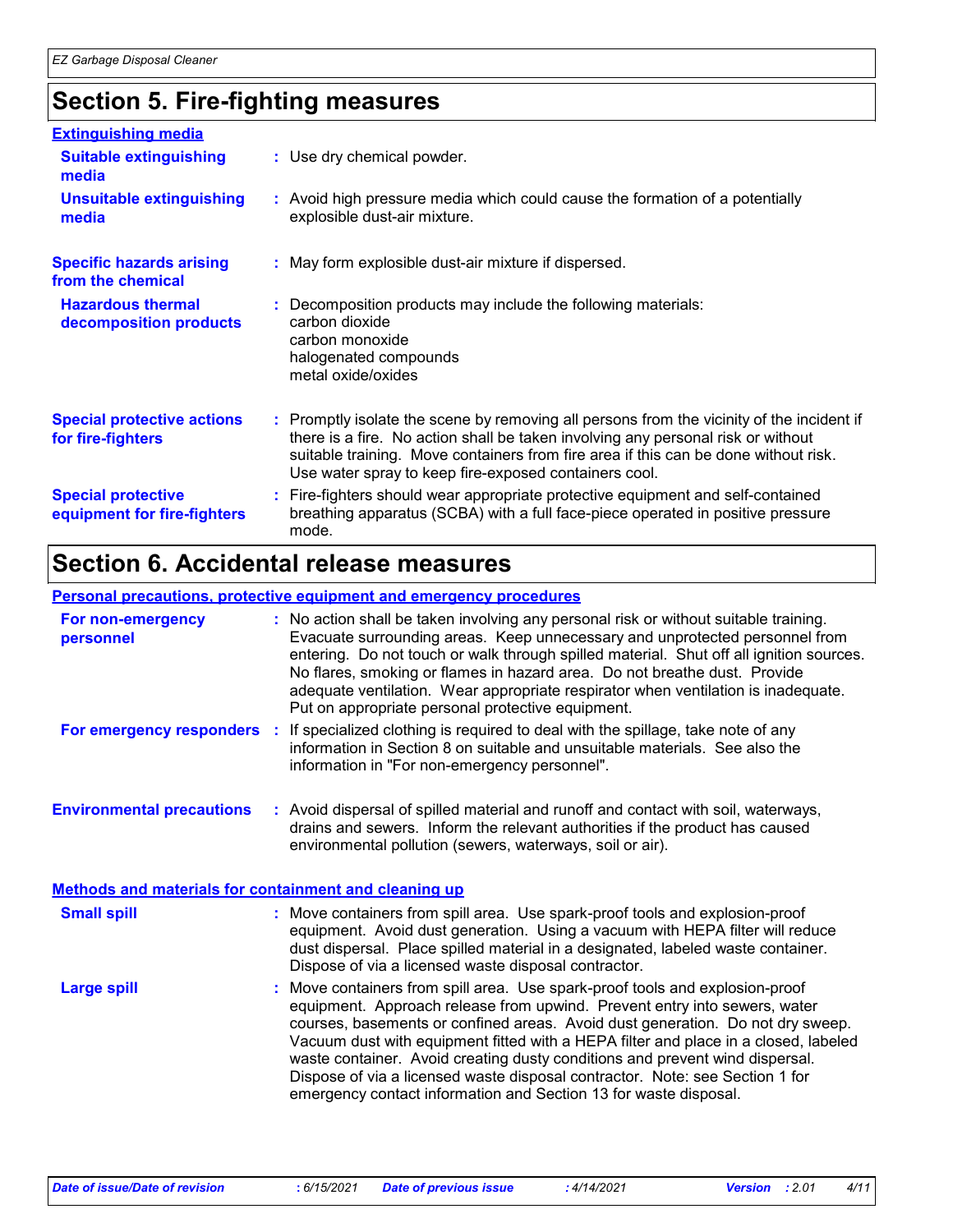## **Section 7. Handling and storage**

#### **Precautions for safe handling**

| <b>Protective measures</b>                                                       | : Put on appropriate personal protective equipment (see Section 8). Do not get in<br>eyes or on skin or clothing. Do not breathe dust. Do not ingest. Avoid the creation<br>of dust when handling and avoid all possible sources of ignition (spark or flame).<br>Prevent dust accumulation. Use only with adequate ventilation. Wear appropriate<br>respirator when ventilation is inadequate. Keep in the original container or an<br>approved alternative made from a compatible material, kept tightly closed when not<br>in use. Electrical equipment and lighting should be protected to appropriate<br>standards to prevent dust coming into contact with hot surfaces, sparks or other<br>ignition sources. Take precautionary measures against electrostatic discharges. To<br>avoid fire or explosion, dissipate static electricity during transfer by grounding and<br>bonding containers and equipment before transferring material. Empty containers<br>retain product residue and can be hazardous. Do not reuse container. |  |
|----------------------------------------------------------------------------------|-------------------------------------------------------------------------------------------------------------------------------------------------------------------------------------------------------------------------------------------------------------------------------------------------------------------------------------------------------------------------------------------------------------------------------------------------------------------------------------------------------------------------------------------------------------------------------------------------------------------------------------------------------------------------------------------------------------------------------------------------------------------------------------------------------------------------------------------------------------------------------------------------------------------------------------------------------------------------------------------------------------------------------------------|--|
| <b>Advice on general</b><br>occupational hygiene                                 | : Eating, drinking and smoking should be prohibited in areas where this material is<br>handled, stored and processed. Workers should wash hands and face before<br>eating, drinking and smoking. Remove contaminated clothing and protective<br>equipment before entering eating areas. See also Section 8 for additional<br>information on hygiene measures.                                                                                                                                                                                                                                                                                                                                                                                                                                                                                                                                                                                                                                                                             |  |
| <b>Conditions for safe storage,</b><br>including any<br><b>incompatibilities</b> | Store in accordance with local regulations. Store in a segregated and approved<br>area. Store in original container protected from direct sunlight in a dry, cool and well-<br>ventilated area, away from incompatible materials (see Section 10) and food and<br>drink. Store locked up. Eliminate all ignition sources. Separate from oxidizing<br>materials. Keep container tightly closed and sealed until ready for use. Containers<br>that have been opened must be carefully resealed and kept upright to prevent<br>leakage. Do not store in unlabeled containers. Use appropriate containment to<br>avoid environmental contamination. See Section 10 for incompatible materials<br>before handling or use.                                                                                                                                                                                                                                                                                                                      |  |

# **Section 8. Exposure controls/personal protection**

#### **Control parameters**

None.

| <b>Appropriate engineering</b><br>controls | : Use only with adequate ventilation. If user operations generate dust, fumes, gas,<br>vapor or mist, use process enclosures, local exhaust ventilation or other engineering<br>controls to keep worker exposure to airborne contaminants below any<br>recommended or statutory limits. The engineering controls also need to keep gas,<br>vapor or dust concentrations below any lower explosive limits. Use explosion-proof<br>ventilation equipment. |
|--------------------------------------------|---------------------------------------------------------------------------------------------------------------------------------------------------------------------------------------------------------------------------------------------------------------------------------------------------------------------------------------------------------------------------------------------------------------------------------------------------------|
| <b>Environmental exposure</b><br>controls  | : Emissions from ventilation or work process equipment should be checked to ensure<br>they comply with the requirements of environmental protection legislation. In some<br>cases, fume scrubbers, filters or engineering modifications to the process<br>equipment will be necessary to reduce emissions to acceptable levels.                                                                                                                         |
| <b>Individual protection measures</b>      |                                                                                                                                                                                                                                                                                                                                                                                                                                                         |
| <b>Hygiene measures</b>                    | : Wash hands, forearms and face thoroughly after handling chemical products, before                                                                                                                                                                                                                                                                                                                                                                     |

| <b>Hygiene measures</b> | : Wash hands, forearms and face thoroughly after handling chemical products, before |
|-------------------------|-------------------------------------------------------------------------------------|
|                         | eating, smoking and using the lavatory and at the end of the working period.        |
|                         | Appropriate techniques should be used to remove potentially contaminated clothing.  |
|                         | Wash contaminated clothing before reusing. Ensure that eyewash stations and         |
|                         | safety showers are close to the workstation location.                               |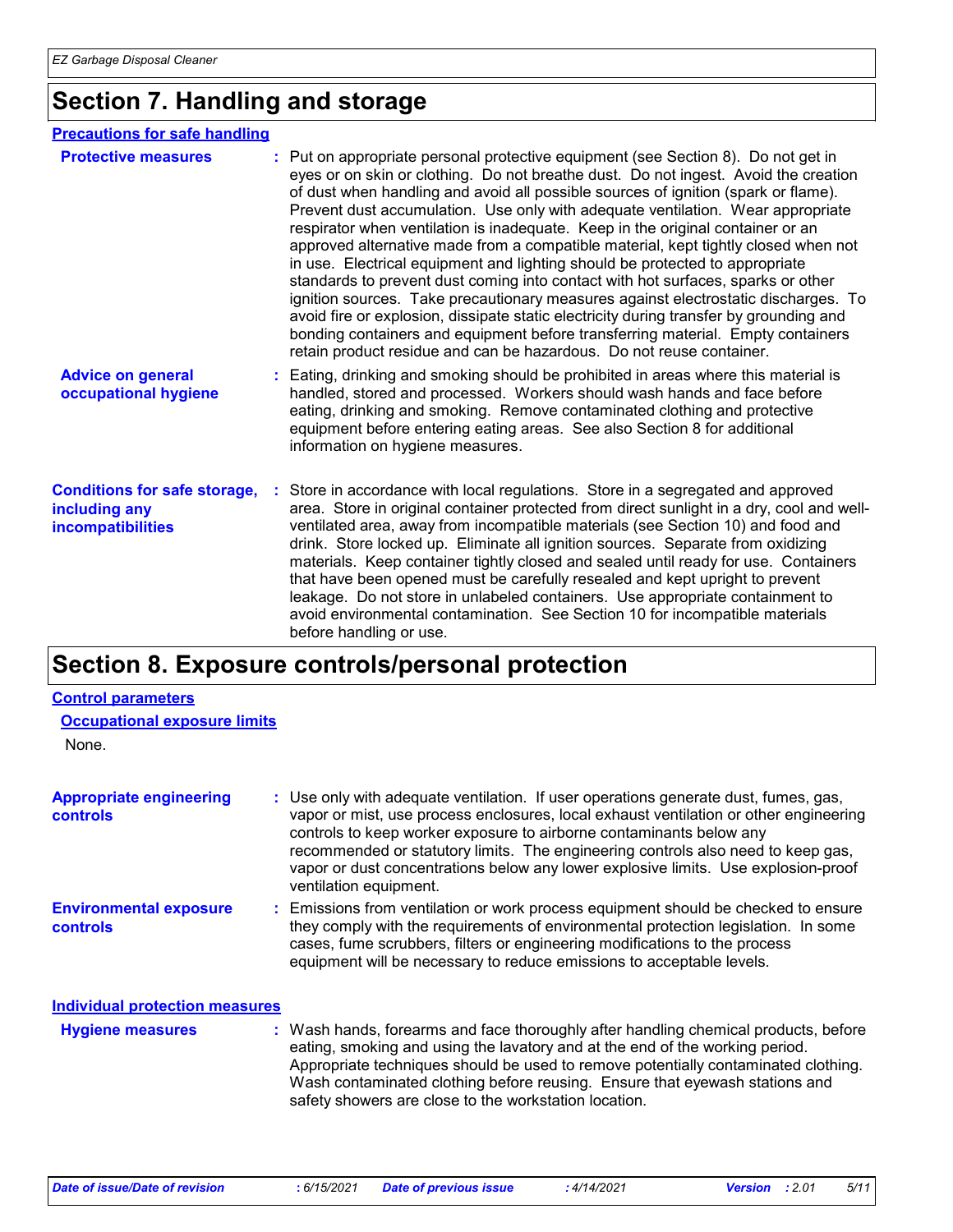# **Section 8. Exposure controls/personal protection**

| <b>Eye/face protection</b>    | : Safety eyewear complying with an approved standard should be used when a risk<br>assessment indicates this is necessary to avoid exposure to liquid splashes, mists,<br>gases or dusts. If contact is possible, the following protection should be worn,<br>unless the assessment indicates a higher degree of protection: chemical splash<br>goggles and/or face shield. If inhalation hazards exist, a full-face respirator may be<br>required instead.                                                                                                                                                               |
|-------------------------------|---------------------------------------------------------------------------------------------------------------------------------------------------------------------------------------------------------------------------------------------------------------------------------------------------------------------------------------------------------------------------------------------------------------------------------------------------------------------------------------------------------------------------------------------------------------------------------------------------------------------------|
| <b>Skin protection</b>        |                                                                                                                                                                                                                                                                                                                                                                                                                                                                                                                                                                                                                           |
| <b>Hand protection</b>        | : Chemical-resistant, impervious gloves complying with an approved standard should<br>be worn at all times when handling chemical products if a risk assessment indicates<br>this is necessary. Considering the parameters specified by the glove manufacturer,<br>check during use that the gloves are still retaining their protective properties. It<br>should be noted that the time to breakthrough for any glove material may be<br>different for different glove manufacturers. In the case of mixtures, consisting of<br>several substances, the protection time of the gloves cannot be accurately<br>estimated. |
| <b>Body protection</b>        | : Personal protective equipment for the body should be selected based on the task<br>being performed and the risks involved and should be approved by a specialist<br>before handling this product. Recommended: Protective gloves                                                                                                                                                                                                                                                                                                                                                                                        |
| <b>Other skin protection</b>  | : Appropriate footwear and any additional skin protection measures should be<br>selected based on the task being performed and the risks involved and should be<br>approved by a specialist before handling this product.                                                                                                                                                                                                                                                                                                                                                                                                 |
| <b>Respiratory protection</b> | : Based on the hazard and potential for exposure, select a respirator that meets the<br>appropriate standard or certification. Respirators must be used according to a<br>respiratory protection program to ensure proper fitting, training, and other important<br>aspects of use.                                                                                                                                                                                                                                                                                                                                       |

# **Section 9. Physical and chemical properties**

| <b>Appearance</b>                                 |                                                                    |
|---------------------------------------------------|--------------------------------------------------------------------|
| <b>Physical state</b>                             | : Solid. [Powder.]                                                 |
| Color                                             | Blue. [Light]                                                      |
| Odor                                              | : Apricot.                                                         |
| <b>Odor threshold</b>                             | : Not available.                                                   |
| рH                                                | Not applicable.                                                    |
| <b>Melting point</b>                              | : Not available.                                                   |
| <b>Boiling point</b>                              | : Not available.                                                   |
| <b>Flash point</b>                                | Closed cup: Not applicable. [Product does not sustain combustion.] |
| <b>Evaporation rate</b>                           | : Not available.                                                   |
| <b>Flammability (solid, gas)</b>                  | : Not available.                                                   |
| Lower and upper explosive<br>(flammable) limits   | $:$ Not available.                                                 |
| <b>Vapor pressure</b>                             | : Not available.                                                   |
| <b>Vapor density</b>                              | : Not available.                                                   |
| <b>Relative density</b>                           | : 1.1228                                                           |
| <b>Solubility</b>                                 | Not available.                                                     |
| <b>Solubility in water</b>                        | : Not available.                                                   |
| <b>Partition coefficient: n-</b><br>octanol/water | : Not available.                                                   |
| <b>Auto-ignition temperature</b>                  | : Not available.                                                   |
| <b>Decomposition temperature</b>                  | : Not available.                                                   |
| <b>Viscosity</b>                                  | : Not available.                                                   |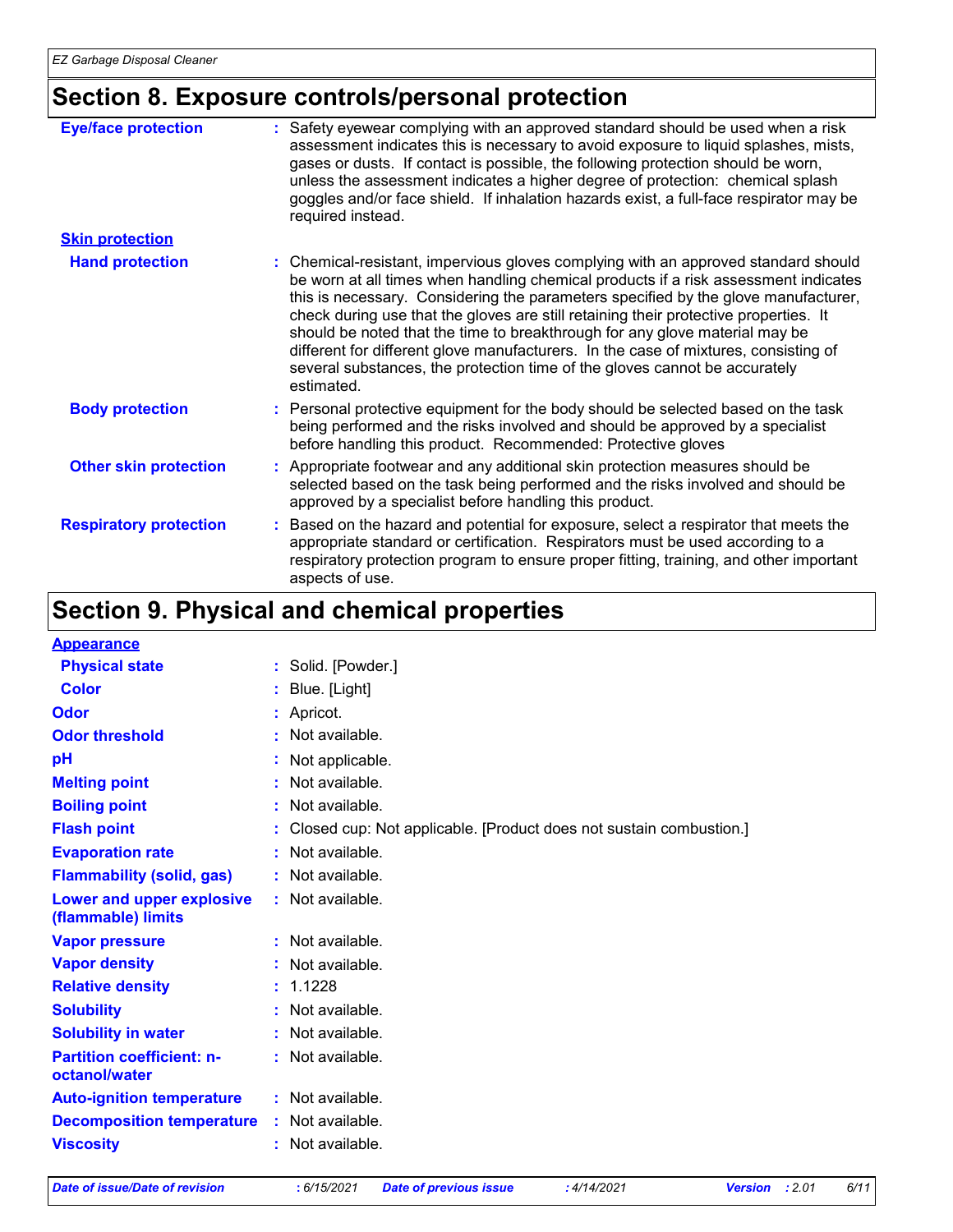### **Section 9. Physical and chemical properties**

**Flow time (ISO 2431) :** Not available.

### **Section 10. Stability and reactivity**

| <b>Reactivity</b>                            | : No specific test data related to reactivity available for this product or its ingredients.                                                                                                                                                                                                                                                                          |
|----------------------------------------------|-----------------------------------------------------------------------------------------------------------------------------------------------------------------------------------------------------------------------------------------------------------------------------------------------------------------------------------------------------------------------|
| <b>Chemical stability</b>                    | : The product is stable.                                                                                                                                                                                                                                                                                                                                              |
| <b>Possibility of hazardous</b><br>reactions | : Under normal conditions of storage and use, hazardous reactions will not occur.                                                                                                                                                                                                                                                                                     |
| <b>Conditions to avoid</b>                   | : Avoid the creation of dust when handling and avoid all possible sources of ignition<br>(spark or flame). Take precautionary measures against electrostatic discharges.<br>To avoid fire or explosion, dissipate static electricity during transfer by grounding<br>and bonding containers and equipment before transferring material. Prevent dust<br>accumulation. |
| <b>Incompatible materials</b>                | $:$ Not available.                                                                                                                                                                                                                                                                                                                                                    |
| <b>Hazardous decomposition</b><br>products   | : Under normal conditions of storage and use, hazardous decomposition products<br>should not be produced.                                                                                                                                                                                                                                                             |

### **Section 11. Toxicological information**

#### **Information on toxicological effects**

#### **Acute toxicity**

| <b>Product/ingredient name</b> | <b>Result</b> | <b>Species</b> | <b>Dose</b> | <b>Exposure</b> |
|--------------------------------|---------------|----------------|-------------|-----------------|
| Citric acid                    | ∟D50 Oral     | Rat            | 3 g/kg      |                 |
| I sodium carbonate             | ∟D50 Oral     | Rat            | 4090 mg/kg  |                 |

**Irritation/Corrosion**

| <b>Product/ingredient name</b> | <b>Result</b>            | <b>Species</b> | <b>Score</b> | <b>Exposure</b> | <b>Observation</b> |
|--------------------------------|--------------------------|----------------|--------------|-----------------|--------------------|
| Citric acid                    | Eyes - Severe irritant   | Rabbit         |              | 24 hours 750    |                    |
|                                |                          |                |              | Micrograms      |                    |
|                                | Skin - Mild irritant     | Rabbit         |              | 24 hours 500    |                    |
|                                |                          |                |              | milligrams      |                    |
|                                | Skin - Moderate irritant | Rabbit         |              | 10.5 Mililiters |                    |
| sodium carbonate               | Eves - Mild irritant     | Rabbit         |              | 10.5 minutes    |                    |
|                                |                          |                |              | 100             |                    |
|                                |                          |                |              | milligrams      |                    |
|                                | Eyes - Moderate irritant | Rabbit         |              | 24 hours 100    |                    |
|                                |                          |                |              | milligrams      |                    |
|                                | Eyes - Severe irritant   | Rabbit         |              | 50 milligrams   |                    |
|                                | Skin - Mild irritant     | Rabbit         |              | 24 hours 500    |                    |
|                                |                          |                |              | milligrams      |                    |

#### **Sensitization**

Not available.

#### **Mutagenicity**

Not available.

#### **Carcinogenicity**

Not available.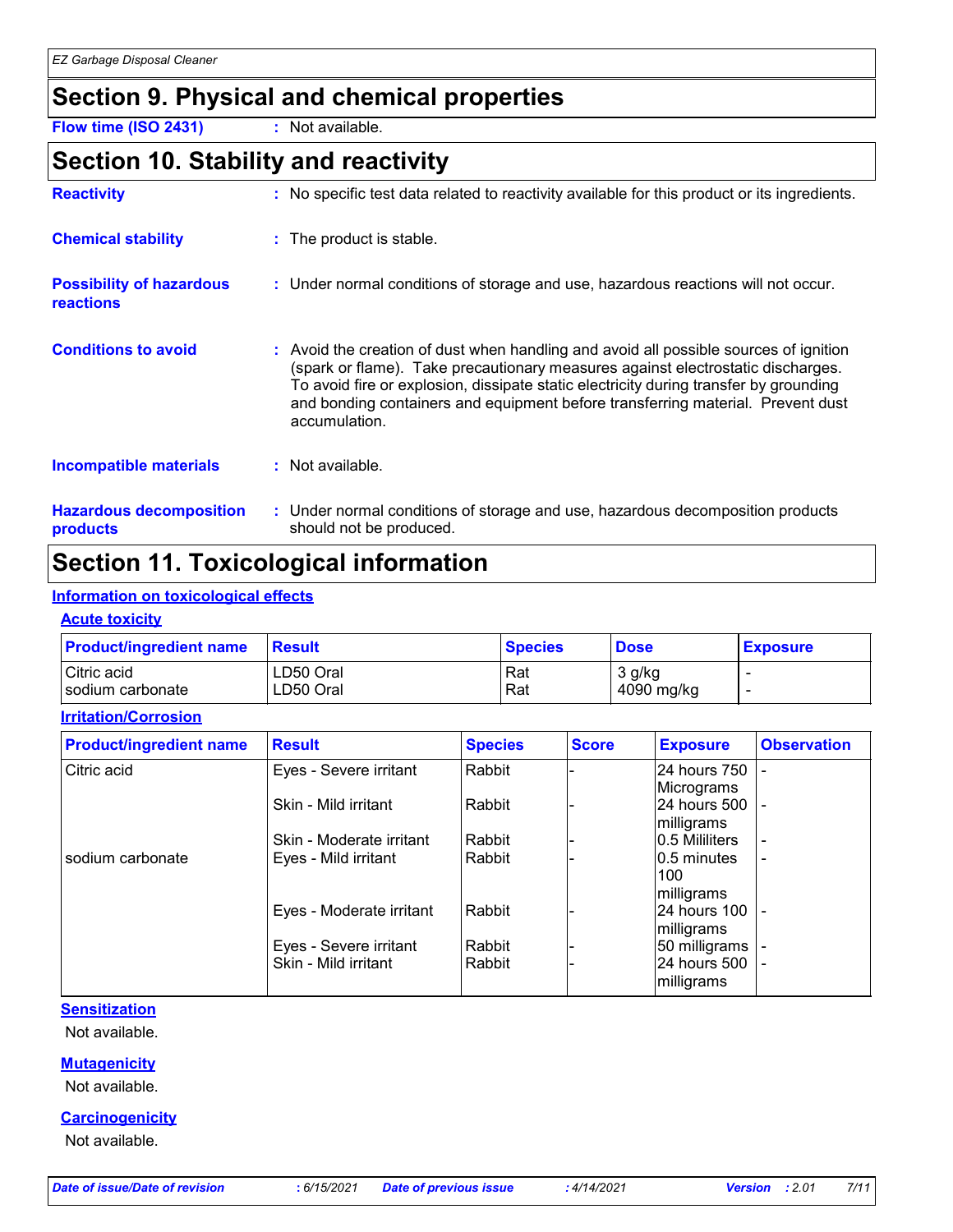# **Section 11. Toxicological information**

| <b>Reproductive toxicity</b><br>Not available.                              |                                                                                                                                             |
|-----------------------------------------------------------------------------|---------------------------------------------------------------------------------------------------------------------------------------------|
| <b>Teratogenicity</b><br>Not available.                                     |                                                                                                                                             |
| <b>Specific target organ toxicity (single exposure)</b><br>Not available.   |                                                                                                                                             |
| <b>Specific target organ toxicity (repeated exposure)</b><br>Not available. |                                                                                                                                             |
| <b>Aspiration hazard</b><br>Not available.                                  |                                                                                                                                             |
| <b>Information on the likely</b><br>routes of exposure                      | : Routes of entry anticipated: Oral, Dermal, Inhalation.                                                                                    |
| <b>Potential acute health effects</b>                                       |                                                                                                                                             |
| <b>Eye contact</b>                                                          | : Causes serious eye damage.                                                                                                                |
| <b>Inhalation</b>                                                           | : Exposure to airborne concentrations above statutory or recommended exposure<br>limits may cause irritation of the nose, throat and lungs. |
| <b>Skin contact</b>                                                         | Causes skin irritation.                                                                                                                     |
| <b>Ingestion</b>                                                            | : No known significant effects or critical hazards.                                                                                         |
|                                                                             | Symptoms related to the physical, chemical and toxicological characteristics                                                                |
| <b>Eye contact</b>                                                          | : Adverse symptoms may include the following:<br>pain<br>watering<br>redness                                                                |
| <b>Inhalation</b>                                                           | : Adverse symptoms may include the following:<br>respiratory tract irritation<br>coughing                                                   |
| <b>Skin contact</b>                                                         | Adverse symptoms may include the following:<br>pain or irritation<br>redness<br>blistering may occur                                        |
| <b>Ingestion</b>                                                            | : Adverse symptoms may include the following:<br>stomach pains                                                                              |
|                                                                             | Delayed and immediate effects and also chronic effects from short and long term exposure                                                    |
| <b>Short term exposure</b>                                                  |                                                                                                                                             |
| <b>Potential immediate</b><br>effects                                       | : Not available.                                                                                                                            |
| <b>Potential delayed effects</b>                                            | : Not available.                                                                                                                            |
| <b>Long term exposure</b>                                                   |                                                                                                                                             |
| <b>Potential immediate</b><br>effects                                       | : Not available.                                                                                                                            |
| <b>Potential delayed effects</b>                                            | : Not available.                                                                                                                            |
| <b>Potential chronic health effects</b>                                     |                                                                                                                                             |
| Not available.                                                              |                                                                                                                                             |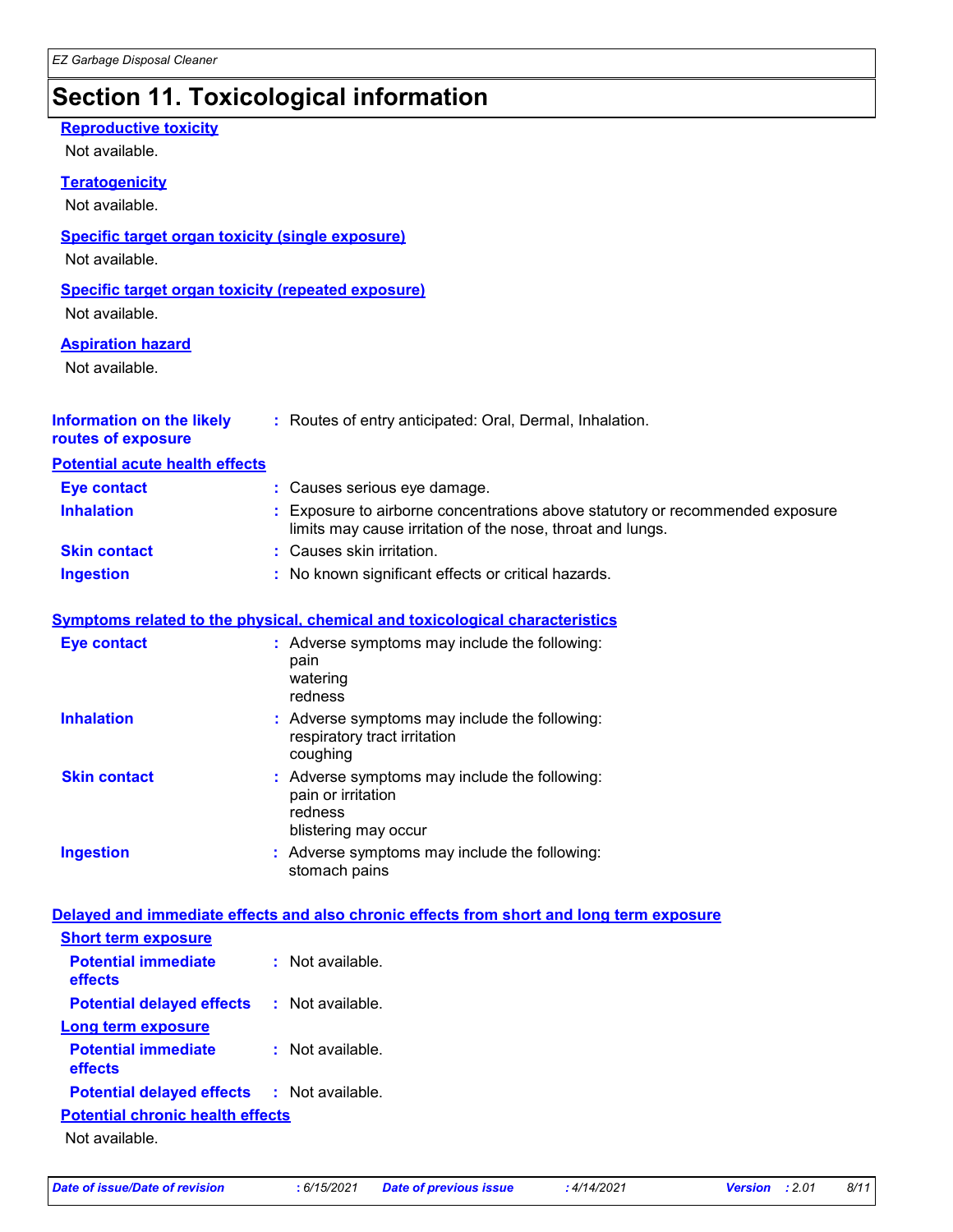### **Section 11. Toxicological information**

| <b>General</b>               | : Repeated or prolonged inhalation of dust may lead to chronic respiratory irritation. |
|------------------------------|----------------------------------------------------------------------------------------|
| <b>Carcinogenicity</b>       | : No known significant effects or critical hazards.                                    |
| <b>Mutagenicity</b>          | : No known significant effects or critical hazards.                                    |
| <b>Teratogenicity</b>        | : No known significant effects or critical hazards.                                    |
| <b>Developmental effects</b> | : No known significant effects or critical hazards.                                    |
| <b>Fertility effects</b>     | : No known significant effects or critical hazards.                                    |

#### **Numerical measures of toxicity**

#### **Acute toxicity estimates**

| <b>Route</b> | <b>ATE value</b> |
|--------------|------------------|
| Oral         | 3708.28 mg/kg    |

### **Section 12. Ecological information**

| <b>Toxicity</b>                |                                                                                                                                                      |                                                                                                                |                                              |  |
|--------------------------------|------------------------------------------------------------------------------------------------------------------------------------------------------|----------------------------------------------------------------------------------------------------------------|----------------------------------------------|--|
| <b>Product/ingredient name</b> | <b>Result</b>                                                                                                                                        | <b>Species</b>                                                                                                 | <b>Exposure</b>                              |  |
| Citric acid                    | Acute LC50 160000 µg/l Marine water                                                                                                                  | Crustaceans - Carcinus maenas  <br>- Adult                                                                     | 48 hours                                     |  |
| sodium carbonate               | Acute EC50 242000 µg/l Fresh water<br>Acute LC50 176000 µg/l Fresh water<br>Acute LC50 265000 µg/l Fresh water<br>Acute LC50 300000 µg/l Fresh water | Algae - Navicula seminulum<br>Crustaceans - Amphipoda<br>Daphnia - Daphnia magna<br>Fish - Lepomis macrochirus | 96 hours<br>48 hours<br>48 hours<br>96 hours |  |

#### **Persistence and degradability**

Not available.

#### **Bioaccumulative potential**

| <b>Product/ingredient name</b> | $\mathsf{LocP}_\mathsf{ow}$ | <b>BCF</b> | <b>Potential</b> |
|--------------------------------|-----------------------------|------------|------------------|
| Citric acid                    | ı.c                         |            | low              |

#### **Mobility in soil**

**Soil/water partition coefficient (KOC) :** Not available.

**Other adverse effects** : No known significant effects or critical hazards.

### **Section 13. Disposal considerations**

| <b>Disposal methods</b> | : The generation of waste should be avoided or minimized wherever possible.<br>Disposal of this product, solutions and any by-products should at all times comply<br>with the requirements of environmental protection and waste disposal legislation<br>and any regional local authority requirements. Dispose of surplus and non-<br>recyclable products via a licensed waste disposal contractor. Waste should not be<br>disposed of untreated to the sewer unless fully compliant with the requirements of<br>all authorities with jurisdiction. Waste packaging should be recycled. Incineration or<br>landfill should only be considered when recycling is not feasible. This material and<br>its container must be disposed of in a safe way. Care should be taken when<br>handling emptied containers that have not been cleaned or rinsed out. Empty |
|-------------------------|---------------------------------------------------------------------------------------------------------------------------------------------------------------------------------------------------------------------------------------------------------------------------------------------------------------------------------------------------------------------------------------------------------------------------------------------------------------------------------------------------------------------------------------------------------------------------------------------------------------------------------------------------------------------------------------------------------------------------------------------------------------------------------------------------------------------------------------------------------------|
|-------------------------|---------------------------------------------------------------------------------------------------------------------------------------------------------------------------------------------------------------------------------------------------------------------------------------------------------------------------------------------------------------------------------------------------------------------------------------------------------------------------------------------------------------------------------------------------------------------------------------------------------------------------------------------------------------------------------------------------------------------------------------------------------------------------------------------------------------------------------------------------------------|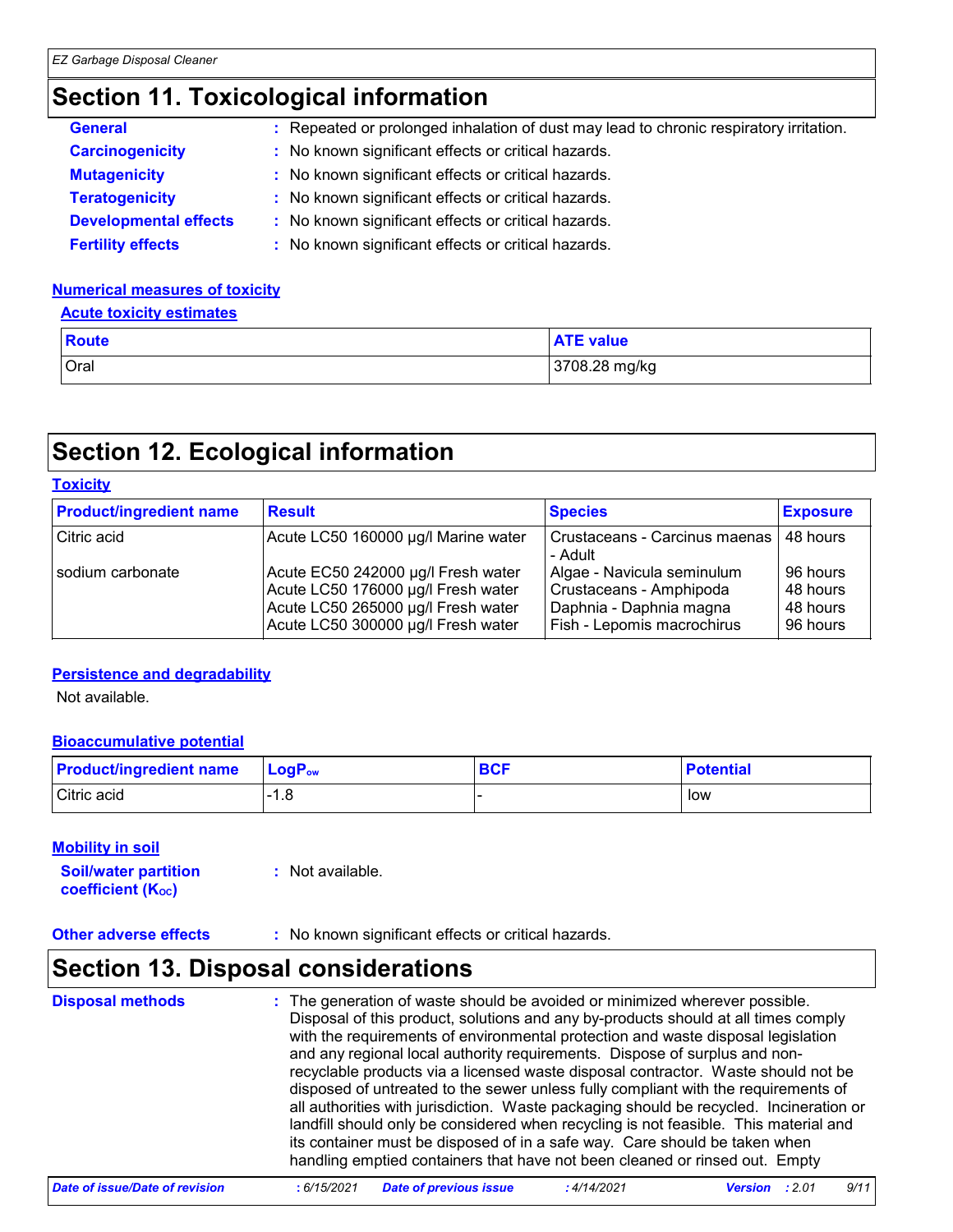### **Section 13. Disposal considerations**

containers or liners may retain some product residues. Avoid dispersal of spilled material and runoff and contact with soil, waterways, drains and sewers.

### **Section 14. Transport information**

|                                      | <b>TDG</b><br><b>Classification</b> | <b>DOT</b><br><b>Classification</b> | <b>ADR/RID</b>           | <b>IMDG</b>              | <b>IATA</b>    |
|--------------------------------------|-------------------------------------|-------------------------------------|--------------------------|--------------------------|----------------|
| <b>UN number</b>                     | Not regulated.                      | Not regulated.                      | Not regulated.           | Not regulated.           | Not regulated. |
| <b>UN proper</b><br>shipping name    |                                     |                                     |                          |                          |                |
| <b>Transport</b><br>hazard class(es) |                                     |                                     |                          |                          |                |
| <b>Packing group</b>                 | $\overline{\phantom{a}}$            | $\overline{\phantom{a}}$            | $\overline{\phantom{a}}$ | $\overline{\phantom{0}}$ |                |
| <b>Environmental</b><br>hazards      | No.                                 | No.                                 | No.                      | No.                      | No.            |

**Special precautions for user Transport within user's premises:** always transport in closed containers that are **:** upright and secure. Ensure that persons transporting the product know what to do in the event of an accident or spillage.

**Transport in bulk according to Annex II of MARPOL and the IBC Code :** Not available.

### **Section 15. Regulatory information**

#### **Canadian lists**

- **Canadian NPRI :** None of the components are listed.
- 
- **CEPA Toxic substances :** None of the components are listed.

**International regulations**

**Chemical Weapon Convention List Schedules I, II & III Chemicals** Not listed.

**Montreal Protocol**

Not listed.

**Stockholm Convention on Persistent Organic Pollutants**

Not listed.

**Rotterdam Convention on Prior Informed Consent (PIC)** Not listed.

**UNECE Aarhus Protocol on POPs and Heavy Metals**

Not listed.

| Inventorv list |  |
|----------------|--|
|                |  |

| <b>Australia</b> | : Not determined.                        |
|------------------|------------------------------------------|
| <b>Canada</b>    | : All components are listed or exempted. |
| <b>China</b>     | : Not determined.                        |